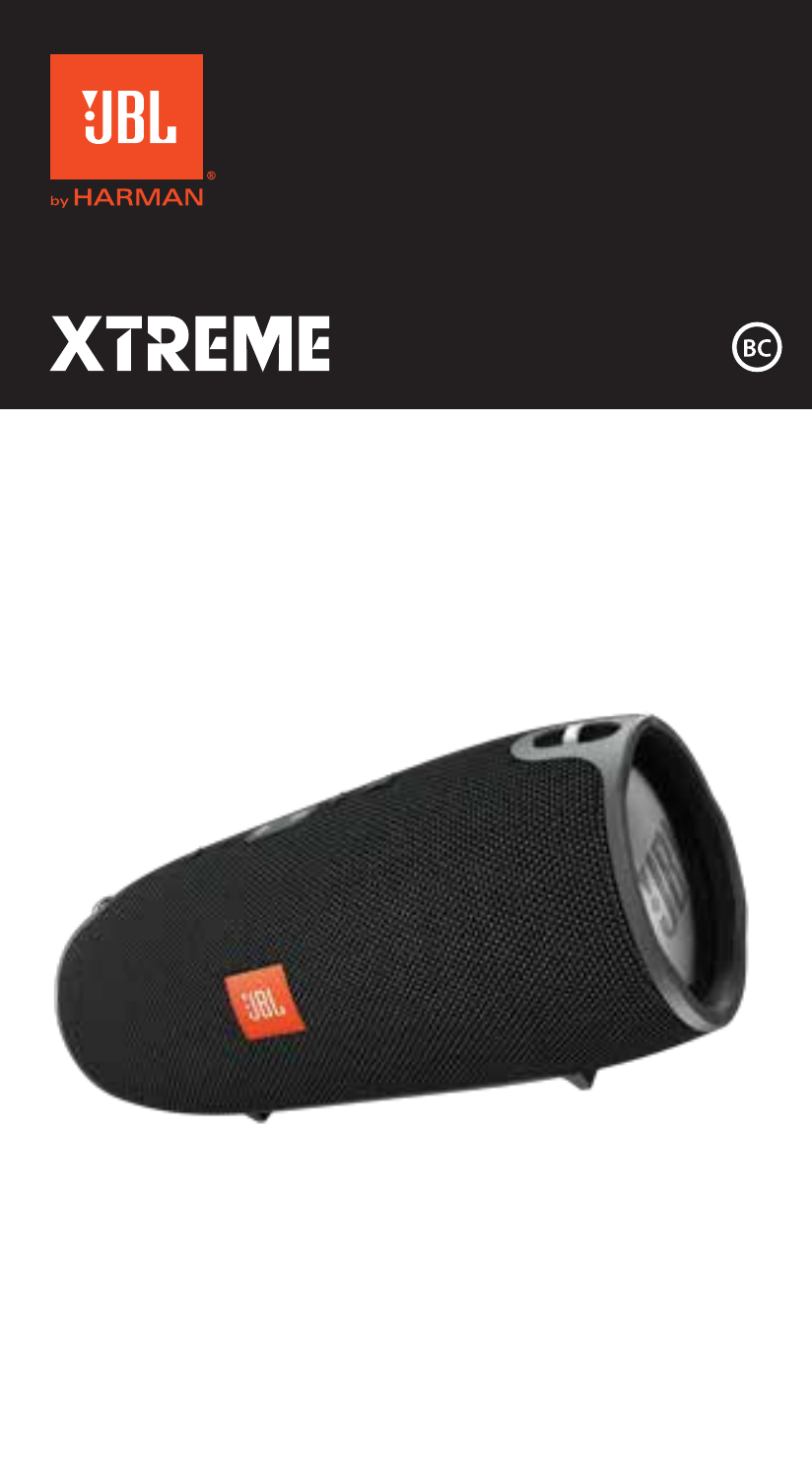Quick Start Guide

Guide de démarrage rapide



# 1) What's in the box









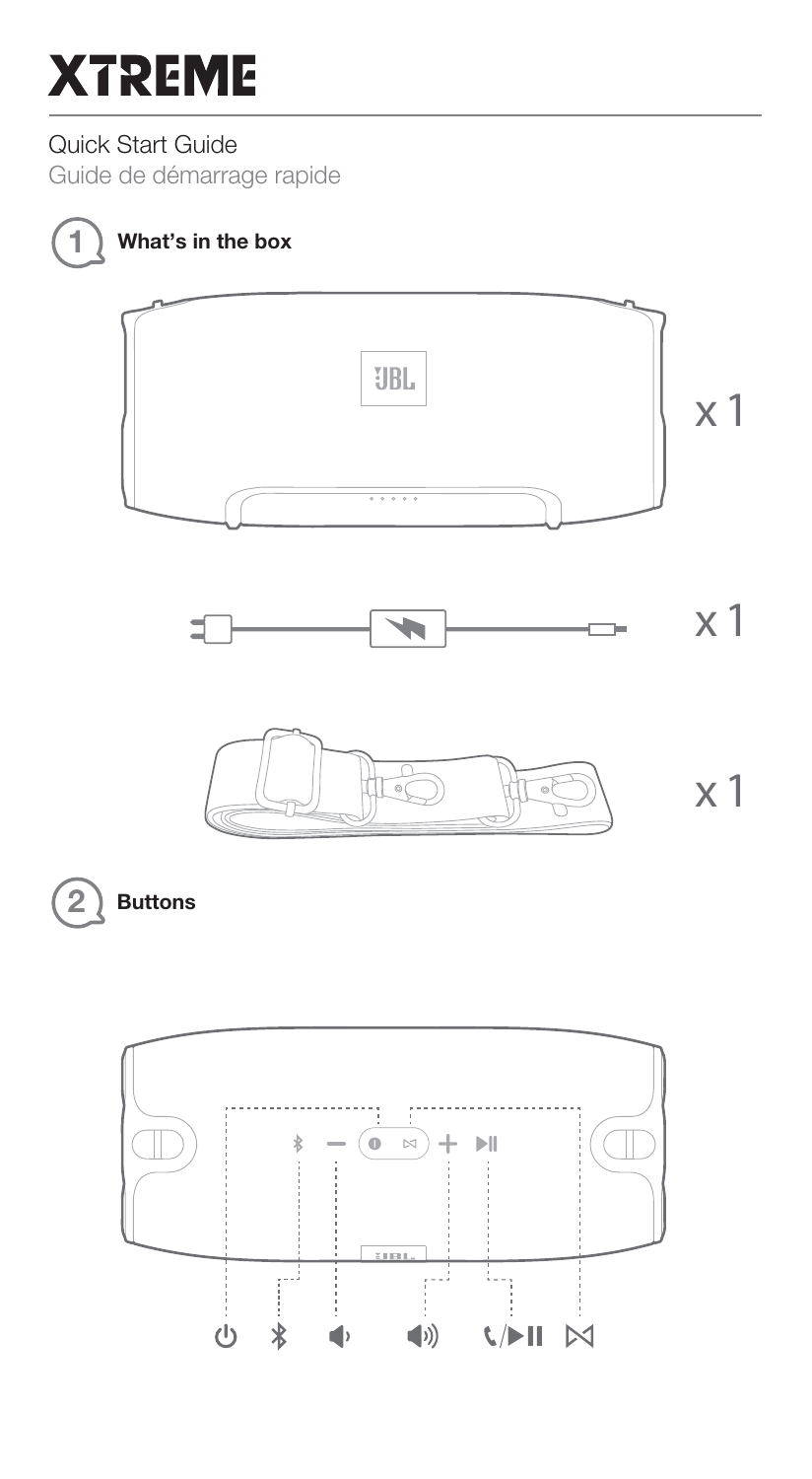### Quick Start Guide

Guide de démarrage rapide

# 3) Connections





 $(4)$  Music control / Bluetooth<sup>®</sup>

### 1. Music control

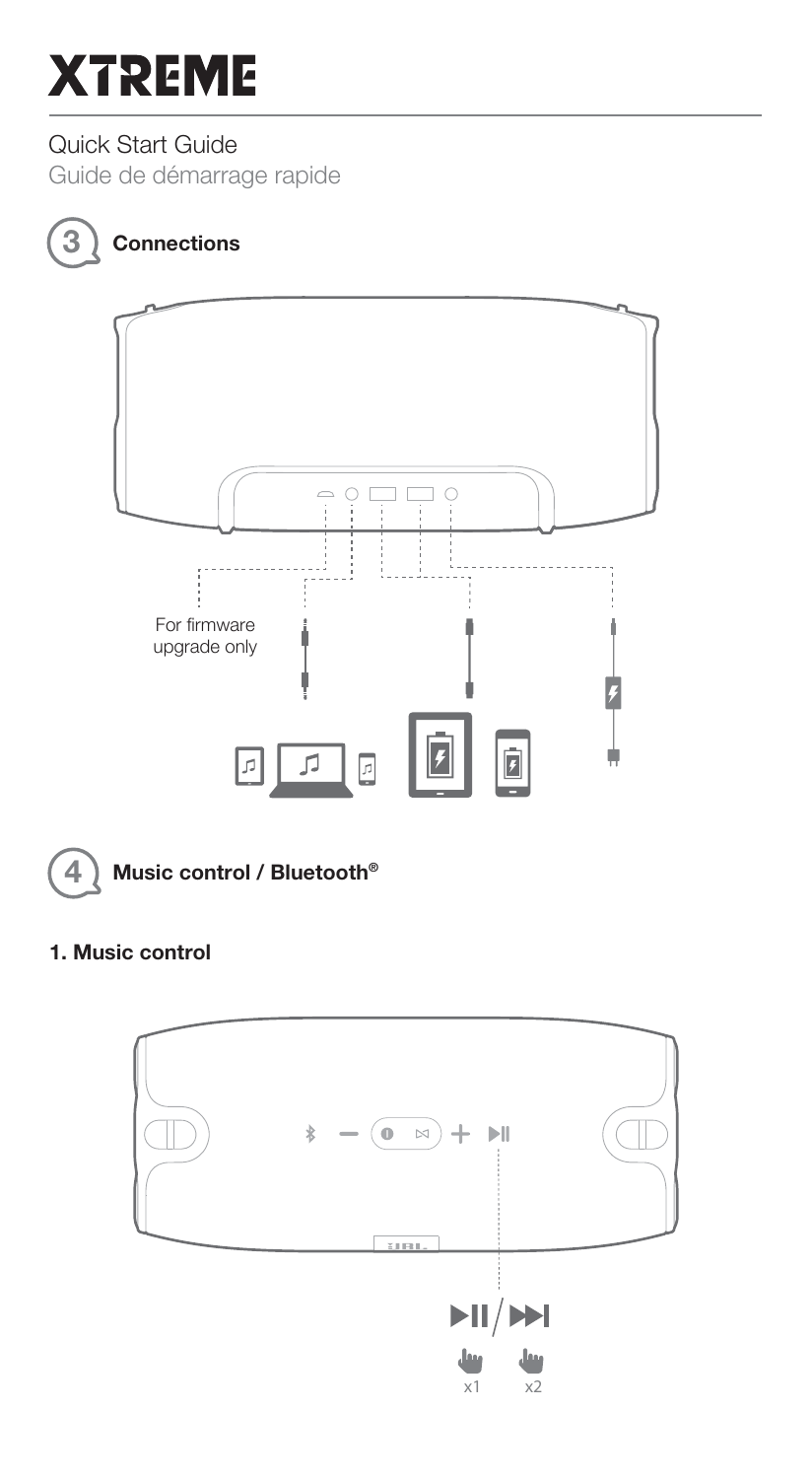Quick Start Guide Guide de démarrage rapide

### 2. Bluetooth connection



For Windows 7 or Windows 8 Bluetooth setup, please visit our online FAQs. / Pour la configuration Bluetooth de Windows 7 ou Windows 8, visitez notre FAQ en ligne. / Para configurar Bluetooth en Windows 7 o Windows 8, visite nuestras preguntas frecuents en línea. / A configuração do Bluetooth em Windows 7 e Windows 8 é descrita em nossos FAQs on-line. / Informationen zur Einrichtung von Bluetooth unter Windows 7 oder Windows 8 sind in unseren Antworten auf die Häufig gestellten Fragen (FAQ) im Internet verfügbar. / Per l'impostazione Bluetooth con Windows 7 o Windows 8, si prega di consultare le nostre FAQs online. / Voor Windows 7 of Windows 8 Bluetooth installatie, zie onze online FAQs. / Windows 7 tai Windows 8 Bluetooth–asennuksen osalta, vieraile verkossa saadaksesi vastaukset yleisimpiin kysymyksiin (FAQ). / Windows 7 tai Windows 8 Bluetooth–asennuksen osalta, vieraile verkossa saadaksesi vastaukset yleisimpiin kysymyksiin (FAQ). / Если вам требуется выполнить настройку Bluetooth всистеме Windows 7 или Windows 8, см. нашу страницу вопросов и ответов в Интернете. / För Bluetooth-inställning i Windows 7 eller Windows 8 ska du gå till våra FAQ (vanliga frågor) online. / Der findes oplysninger om konfiguration af Bluetooth til Windows 7 eller Windows under ofte stillede spørgsmål, som du finder online. / Windows 7また はWindows 8のBluetooth設定については、弊社のオンラインFAQにアクセスしてくだ さい。/ W celu skonfigurowania połączenia Bluetooth w systemie Windows 7 lub Windows 8 Bluetooth zapoznaj się z sekcją często zadawanych pytań na naszej stronie. / Windows 7 또는 Windows 8 Bluetooth 설정은 당사 온라인 FAQ를 참조하십시오. / 要了解在 Windows 7 或 Windows 8 中设置蓝牙的详细信息,请浏览我 们官网的常见问题解答栏。/ 若需瞭解有關 Windows 7 或 Windows 8 Bluetooth 設定的 資訊,請瀏覽我們的線上常見問題與解答。/ Untuk pengaturan Bluetooth Windows 7 atau Windows 8, silakan kunjungi FAQ daring kami. / המקוון שלנו<br>מבקשה היכנסו לעמוד השאלות Windows 8 ו Windows 8 , בבקשה היכנסו לעמוד השאלות להגדרת ה Bluetooth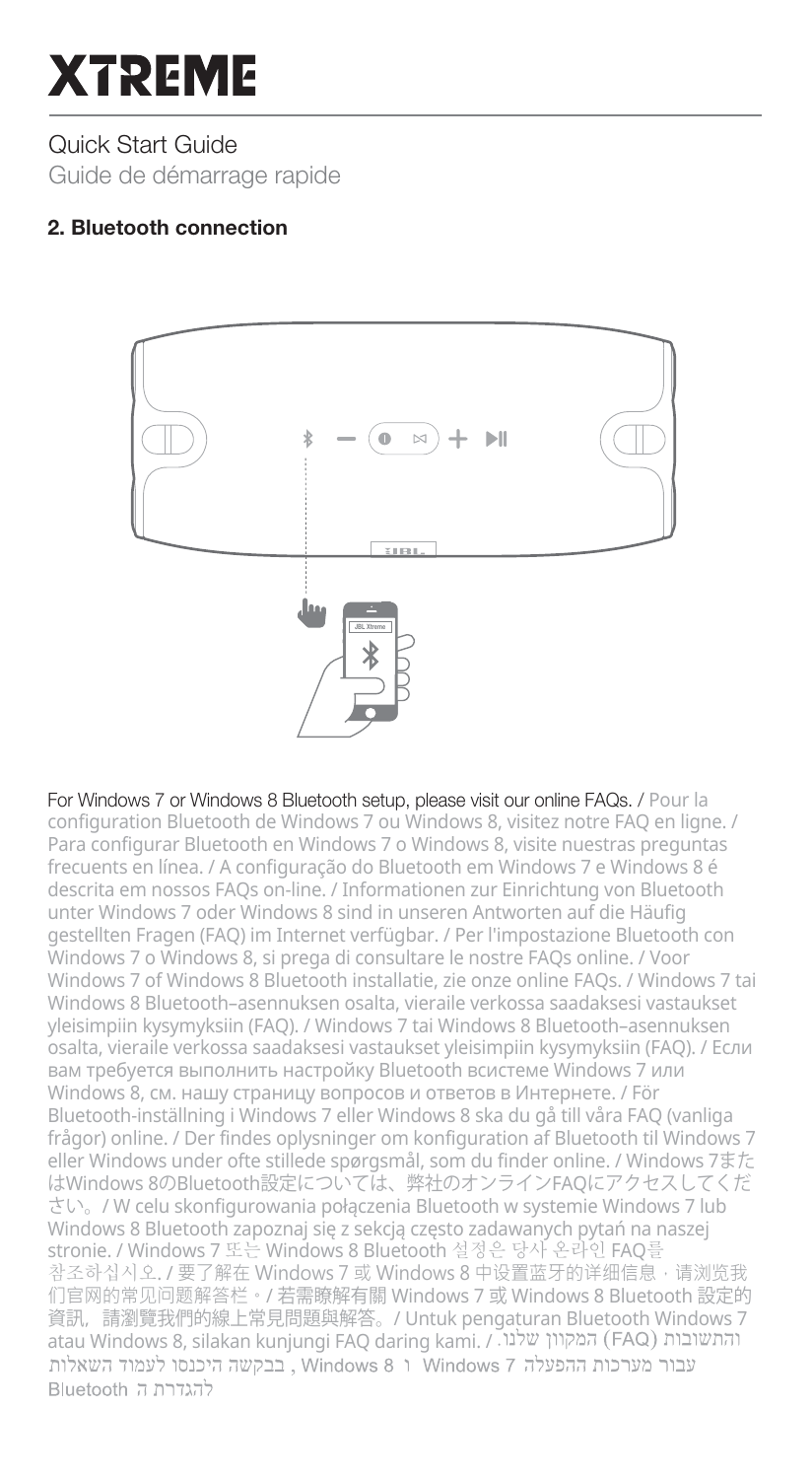### Quick Start Guide

Guide de démarrage rapide





#### Wirelessly links multiple JBL Connect compatible speakers together.

Relie sans fil plusieurs enceintes compatibles JBL Connect.

Enlaza por vía inalámbrica múltiples altavoces compatibles con JBL Connect entre sí Conecta vários alto-falantes compatíveis com JBL Connect usando links wireless. Drahtlose Verbindung mehrerer JBL Connect-kompatibler Lautsprecher miteinander. Collega fra loro in modalità wireless più diffusori compatibili JBL Connect. Koppel meedere JBL Connect compatibele luidsprekers draadloos samen. Koble trådløst sammen flere JBL Connect-kompatible høyttalere. Linkittää useita JBL Connect -yhteensopivia kaiuttimia langattomasti yhteen. Беспроводное соединение нескольких динамиков, совместимых с JBL Connect. Kopplar samman flera JBL Connect-kompatibla högtalare trådlöst. Kæder trådløst flere forskellige kompatible JBL Connect-højttalere sammen. 付属のマルチプルJBLコネクト対応スピーカーにワイヤレスでリンク. Łączy ze sobą bezprzewodowo wiele głośników zgodnych z technologią JBL Connect. 여러 개의 JBL Connect 호환 스피커를 무선 연결합니다. 无线连接多台兼容 JBL Connect 的扬声器。 無線地同時連接多個與 JBL Connect 相容的喇叭。 Secara nirkabel menghubungkan banyak speaker kompatibel JBL Connect secara bersama-sama.

מקשר באופו אלחוטי ביחד ריבוי רמקולים תואמי JBL Connect.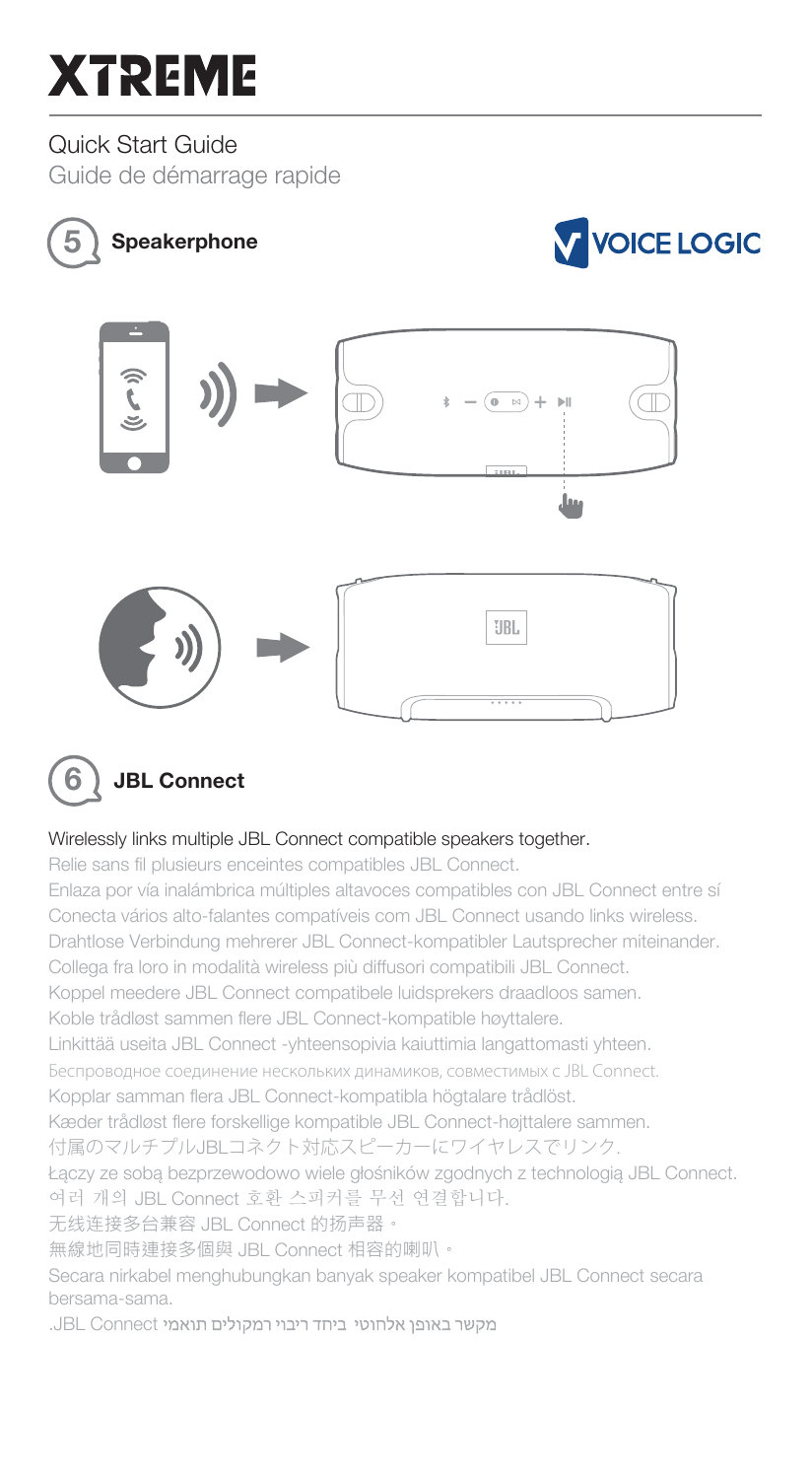## Quick Start Guide

Guide de démarrage rapide



#### Press the JBL Connect button on all desired speakers to begin pairing. All connected speakers will play the same music from the same device.

Appuyez sur le bouton JBL Connect sur toutes les enceintes concernées pour démarrer l'association. Toutes les enceintes connectées diffuseront la même musique depuis le même appareil.

Pulse el botón JBL Connect en todos los altavoces que desee para empezar el emparejamiento. Todos los altavoces conectados reproducirán la misma música desde el mismo dispositivo. Para iniciar o emparelhamento, pressione os botões JBL Connect de todos os

alto-falantes a serem conectados. Todos os alto-falantes conectados passarão a reproduzir a música de uma mesma fonte.

Drücke die JBL Connect-Taste auf allen gewünschten Lautsprechern, um den Pairing-Vorgang zu starten. Alle miteinander verbundene Lautsprecher spielen die Musik vom denselben Gerät ab.

Premi il pulsante JBL Connect su tutti i diffusori desiderati per iniziare l'abbinamento. Tutti i diffusori collegati riprodurranno la stessa musica dallo stesso dispositivo.

Druk op de JBL Connect-toets op alle gewenste luidsprekers het koppelen te starten. Alle aangesloten luidsprekers spelen dezelfde muziek af van hetzelfde apparaat.

Trykk på JBL Connect-knappen på alle de ønskede høyttalerne for å starte sammenkoblingen. Alle tilkoblede høyttalere vil spille den samme musikken fra den samme enheten.

Aloita linkitys painamalla jokaisen yhdistettäväksi haluamasi kaiuttimen JBL Connect -painiketta. Kaikki linkitetyt kaiuttimet toistavat samaa musiikkia samasta laitteesta.

Чтобы начать сопряжение, нажмите кнопку "JBL Connect" на всех нужных динамиках. Все подключенные динамики будут воспроизводить одну и ту же музыку с одного устройства. Tryck på knappen JBL Connect på alla högtalare som önskas för att påbörja parkoppling. Alla anslutna högtalare spelar samma musik från samma enhet.

Tryk på knappen JBL Connect på alle de ønskede højttalere for at påbegynde parring.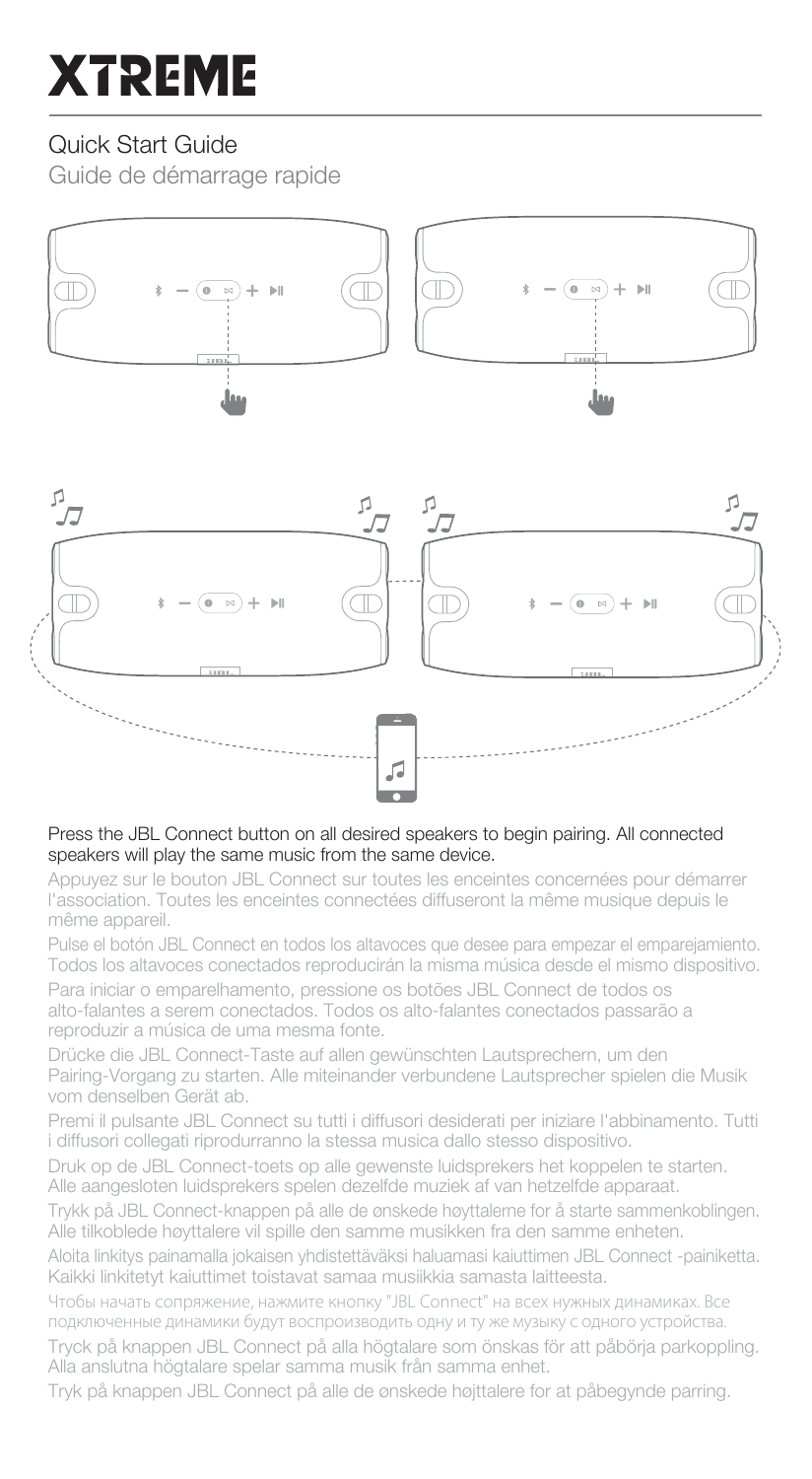# Quick Start Guide

### Guide de démarrage rapide

Alle højttalere vil efterfølgende afspille den samme musik fra den samme enhed. ペアリングを開始するには、お望みのスピーカー全てのJBLコネクト・ボタンを押してください。 接続された全スピーカーは同一の機器から同一の音楽を再生します。

Naciśnij przycisk JBL Connect na wybranych głośnikach, aby rozpocząć ich parowanie. Wszystkie połączone głośniki będą odtwarzać tę samą muzykę z jednego urządzenia. 페어링을 하기 위해 원하는 모든 스피커의 JBL Connect 버튼을 누르십시오. 모든

연결된 스피커는 같은 장치에서 동시에 재생됩니다.

按所有目标扬声器上的 JBL Connect 按钮,开始配对。 所有已连接的扬声器将播放来自 相同设备的相同音乐。

按所需的全部喇叭上的 JBL Connect 按鈕,以開始配對。 連接的全部喇叭將播放來自同 一裝置的同一音樂。

Tekan tombol JBL Connect di semua speaker yang diinginkan untuk memulai penyelarasan. Semua speaker yang terhubung akan memainkan musik yang sama dari perangkat yang sama.לפתוח בזיווג. כל הרמקולים המקושרים ינגנו את אותה מוסיקה מאותו התקן.

לחץ את כפתור ה- JBL Connect על כל הרמקולים המבוקשים כדי





#### Download the JBL Connect app for the following features: stereo setup, firmware upgrade, and device renaming.

Téléchargez l'application JBL Connect pour les fonctions suivantes : configuration stéréo, mise à jour de micrologiciel et changement de nom d'appareil.

Descargue la aplicación JBL Connect para disfrutar de las funciones siguientes:

configuración estéreo, actualización del firmware y renombrado de dispositivos.

Baixe o aplicativo JBL Connect para usar os seguintes recursos: configuração estéreo, atualização de firmware e mudança dos nomes dos dispositivos.

Lade die JBL Connect-App herunter, um über folgende Funktionen zu verfügen:

Stereo-Einstellung, Firmware-Aufrüstung und Geräteumbenennung.

Scarica l'applicazione JBL Connect per le seguenti funzionalità: configurazione stereo, aggiornamento del firmware, e ridenominazione del dispositivo.

Download de JBL Connect app voor de onderstaande functies: stereo setup, firmware upgrade, en appraten hernoemen.

Last ned JBL Connect-appen for følgende funksjoner: stereooppsett, oppgradering av fastvare og omdøping av enhet.

Lataa JBL Connect -sovellus saadaksesi käyttöön seuraavat ominaisuudet:

stereoasetukset, laiteohjelmistopäivitykset ja laitteiden uudelleen nimeäminen.

Загрузите приложение JBL Connect для доступа к следующим функциям: настройка

стереозвучания, обновление микропрограммы и переименование устройства.

Ladda ner appen JBL Connect som har följande funktioner: stereoinställning, uppgradering av fast programvara och nya namn på enheter.

Download appen JBL Connect for at få adgang til følgende funktioner: stereokonfiguration, firmwareopgradering og omdøbning af enheder.

以下の機能を使用するために、JBLコネクト・アプリをダウンロードしてください:ステ レオ・セットアップ、ファームウェアのアップグレード、機器の名称変更

Pobierz aplikację JBL Connect, aby korzystać z następujących funkcji: konfiguracja stereo, aktualizacja oprogramowania układowego oraz zmiana nazwy urządzenia.

JBL 음악 앱을 다운로드하여 다음을 따릅니다. 스테레오 설정, 펌웨어 업그레이드 및 장치 이름 바꾸기.

下载 JBL Connect 应用, 即可使用以下功能: 立体声设置、固件升级和设备重命名。 下載 JBL Connect 應用程式以使用下列功能: 立體聲設定、韌體升級以及裝置重新命名。 Unduh aplikasi JBL Connect untuk fitur-fitur berikut ini: pengaturan stereo, memperbarui firmware, dan penamaan ulang perangkat.

הורד את יישום ה- JBL Connect בעבור היכולות הבאות: התקנת סטראו, שדרוג קושחה ושינוי שם מכשיר.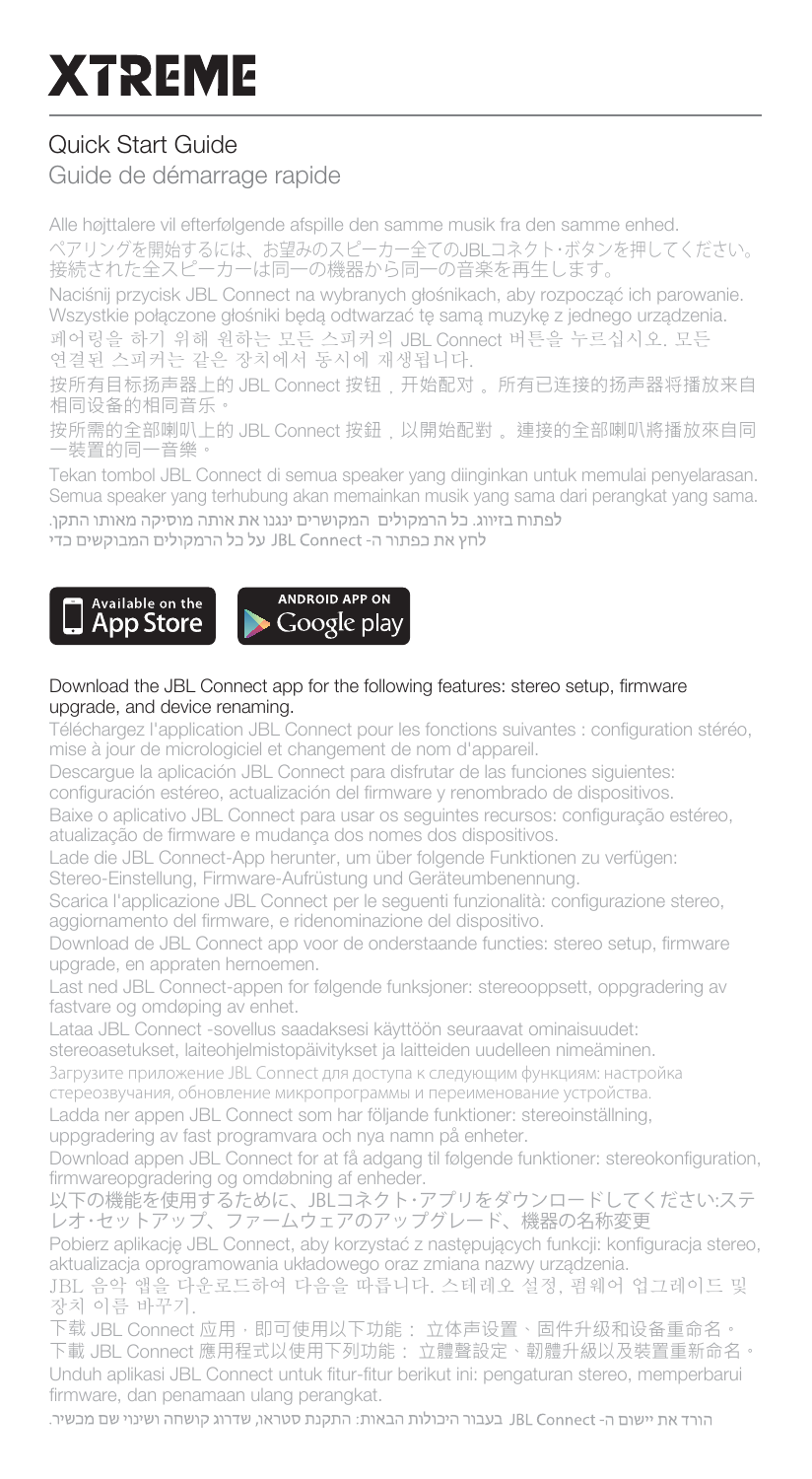### Quick Start Guide

Guide de démarrage rapide

**7** LED Behavior

# (White) (White) (Blue) (Blue)Standby Power on Bluetooth Bluetooth Connected Pairing Speaker Speaker Speaker<br>Connected NA NA **Connecting** Warning  $P_{\overline{C}}$



JBL Xtreme is splashproof; submerging it in water or other liquids may result in permanent damage to the speaker

IMPORTANT: To ensure that the JBL Xtreme is splashproof, please remove all cable connections and tightly close the zipper; exposing the JBL Xtreme to liquids without doing so may result in permanent damage to the speaker. And do not expose JBL Xtreme to dripping or splashing while charging. Splashproof is defined as water splashing against the enclosure from any direction shall have no harmful effect to the unit.

La JBL Xtreme est protégée des projections, mais sa submersion dans l'eau ou un autre liquide peut l'endommager définitivement.

IMPORTANT: pour assurer la protection contre les projections de la JBL Xtreme, veuillez retirer tous les câbles branchés et bien refermer la fermeture à glissière ; l'exposition de la JBL Xtreme à des liquides sans le faire peut l'endommager définitivement. Et n'exposez pas la JBL Xtreme à un égouttement ou des projections lorsqu'elle se charge.

La protection contre les projections est définie comme la résistance à de l'eau envoyée sur le boîtier depuis n'importe quelle orientation et qui ne provoque pas d'effet néfaste.

JBL Xtreme es a prueba de salpicaduras. Si se sumerge en agua u otros líquidos, el altavoz se puede dañar de forma permanente.

IMPORTANTE: Para asegurar que JBL Xtreme sea a prueba de salpicaduras, quite todas las conexiones de cables y cierre la cremallera fuertemente. Exponer el JBL Xtreme a líquidos sin hacerlo podría dañar el altavoz de forma permanente. No exponga el JBL Xtreme a goteos o salpicaduras durante la carga.

A prueba de salpicaduras significa que las salpicaduras de agua dirigidas hacia la carcasa desde cualquier ángulo no deberían tener efectos perjudiciales sobre la unidad.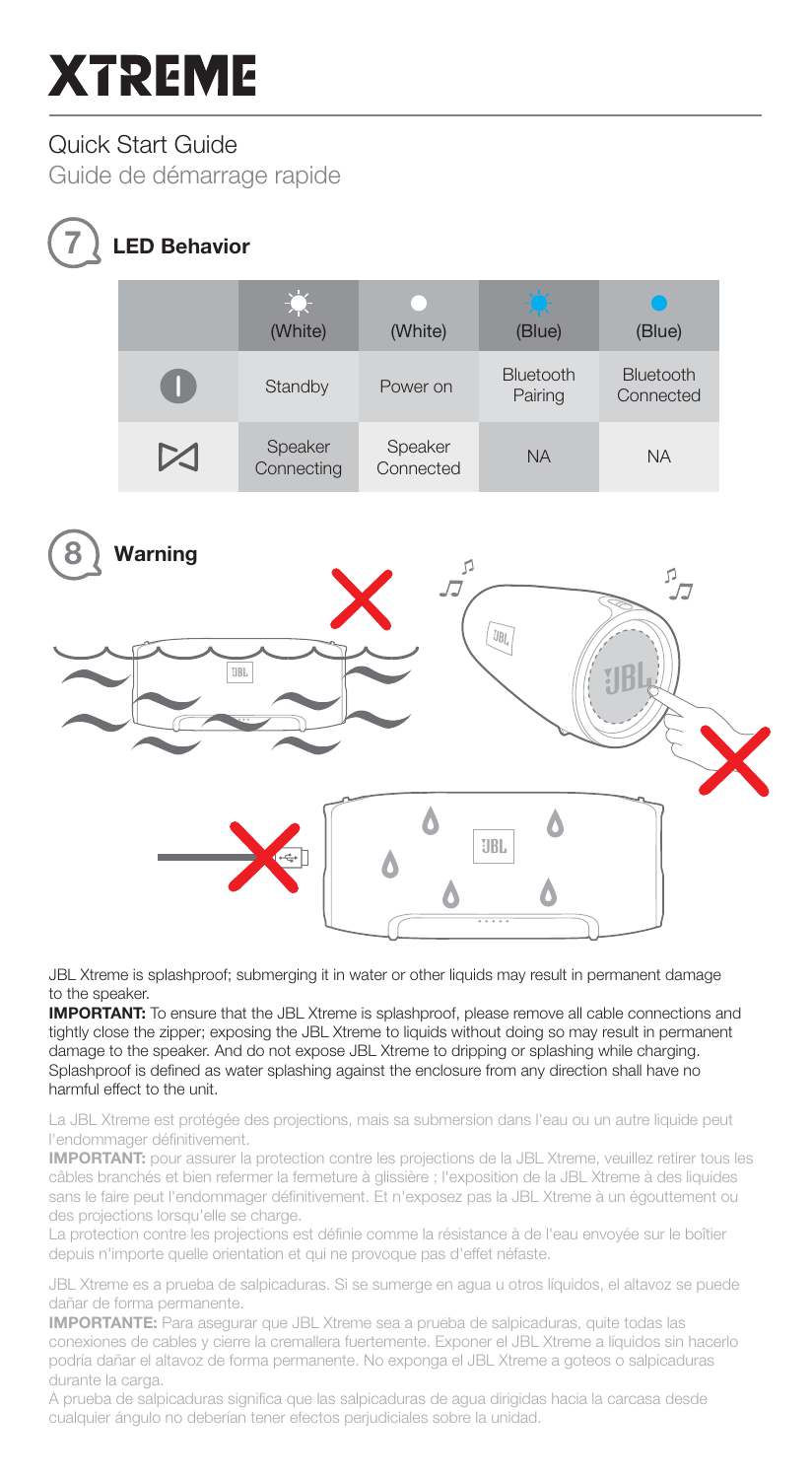## Quick Start Guide Guide de démarrage rapide

O JBL Xtreme é à prova de respingos, mas pode sofrer danos permanentes se for mergulhado em água ou outros líquidos.

IMPORTANTE: Para evitar que o JBL Xtreme seja danificado por respingos, desconecte todos os cabos e feche bem o zíper. Caso contrário, o produto poderá sofrer danos se for exposto a líquidos. Além disso, nunca exponha o JBL Xtreme a goteiras ou respingos ao carregar a bateria. À prova de respingos significa que o produto não será danificado por respingos de água na caixa vindos de qualquer direção.

JBL Xtreme ist wasserspritzerfest - Eintauchen ins Wasser oder andere Flüssigkeiten kann den Lautsprecher jedoch dauerhaft beschädigen.

WICHTIG: Damit der JBL Xtreme tatsächlich immer wasserspritzerfest bleibt, entferne bitte alle Kabelverbindungen und schließe den Anschluss sorgfältig ab; andernfalls kann der Kontakt mit Flüssigkeiten den JBL Flip3 dauerhaft beschädigen. Zudem sollte JBL Xtreme beim Aufladen keinen Kontakt mit Flüssigkeiten (oder Tropfen) haben.

'Wasserspritzerfest' bedeutet, dass die auf das Gehäuse aus irgendeiner Richtung spritzenden Wassertropfen keine Schäden am Gerät verursachen können.

JBL Xtreme è resistente agli spruzzi; l'immersione in acqua od altri liquidi potrebbe causare danni permanenti al diffusore.

IMPORTANTE: Per assicurare la resistenza agli spruzzi di JBL Xtreme, rimuovere tutti i cavi collegati e chiudere saldamente la cerniera; esporre JBL Xtreme ai liquidi senza aver effettuato questa operazione potrebbe causare danni permanenti al diffusore. E non esporre JBL Xtreme a gocce o schizzi durante la ricarica.

La resistenza agli spruzzi significa che spruzzi d'acqua contro il corpo del prodotto provenienti da qualsiasi direzione non hanno effetti dannosi per l'unità.

JBL Xtreme is spatwaterdichte; het onderdompelen in water of andere vloeistoffen kan leiden tot permanente schade aan de luidspreker.

BELANGRIJK: Om ervoor te zorgen dat de JBL Xtreme spatwaterdicht is, alle kabelaansluitingen loskoppelen en de rits goed sluiten; anders kan het blootstellen van de JBL Xtreme aan vloeistoffen resulteren in blijvende schade aan de luidspreker. En de JBL Xtreme niet blootstellen aan spatten of druppels tijdens het opladen.

Spatwaterdicht wordt gedefinieerd als waterspatten die de behuizing uit een willekeurige richting raken en geen schadelijke gevolgen hebben voor het apparaat.

JBL Xtreme er sprutsikker, å senke den ned i vann eller andre væsker kan føre til permanent skade på høyttaleren.

VIKTIG: For å sikre at JBL Xtreme er sprutsikker, fjern alle kabeltilkoblinger og lukk glidelåsen godt. Å eksponere JBL Xtreme for væsker uten å gjøre dette kan føre til permanent skade på høyttaleren. Du må heller ikke utsette JBL Xtreme for drypp eller sprut under lading.

Sprutsikker er definert som at vann som sprutes mot innkapslingen fra en hvilken som helst retning skal ikke føre til noen skade på enheten.

JBL Xtreme on roisketiivis. Veteen tai muuhun nesteeseen upottaminen voi vahingoittaa kaiutinta pysyvästi.

TÄRKEÄÄ: Varmista JBL Xtremen roisketiiviys irrottamalla siitä kaikki liitäntäkaapelit ja sulje vetoketju tiiviisti. Jollet tee näin, JBL Xtremen altistuminen nesteelle voi vahingoittaa kaiutinta pysyvästi.

Älä myöskään altista JBL Xtremeä tippu- tai roiskevedelle latauksen aikana.

Roisketiiviydellä tarkoitetaan, ettei mistään suunnasta koteloa vasten roiskuva vesi vaikuta haitallisesti laitteeseen.

Модель JBL Xtreme защищена от брызг; погружение динамика в воду или другие жидкости может вызвать его повреждение без возможности восстановления.

**ВНИМАНИЕ**: Чтобы обеспечить модели JBL Xtreme защиту от брызг, извлеките все кабели – если не сделать этого, то в результате воздействия жидкости на JBL Xtreme возможно повреждение динамика без возможности восстановления. Не подвергайте JBL Xtreme воздействию капель или

брызг во время зарядки. Изделие считается защищенным от брызг, если попадание на его корпус брызг воды с любой стороны не сказывается негативно на его работоспособности.

JBL Xtreme tål vattenstänk men att sänka ned den i vatten eller andra vätskor kan skada högtalaren permanent.

VIKTIGT: För att säkerställa att JBL Xtreme tål vattenstänk ska du ta bort alla kabelanslutningar och dra åt blixtlåset ordentligt. Exponeras JBL Xtreme för vätska om inte detta har gjorts kan det leda till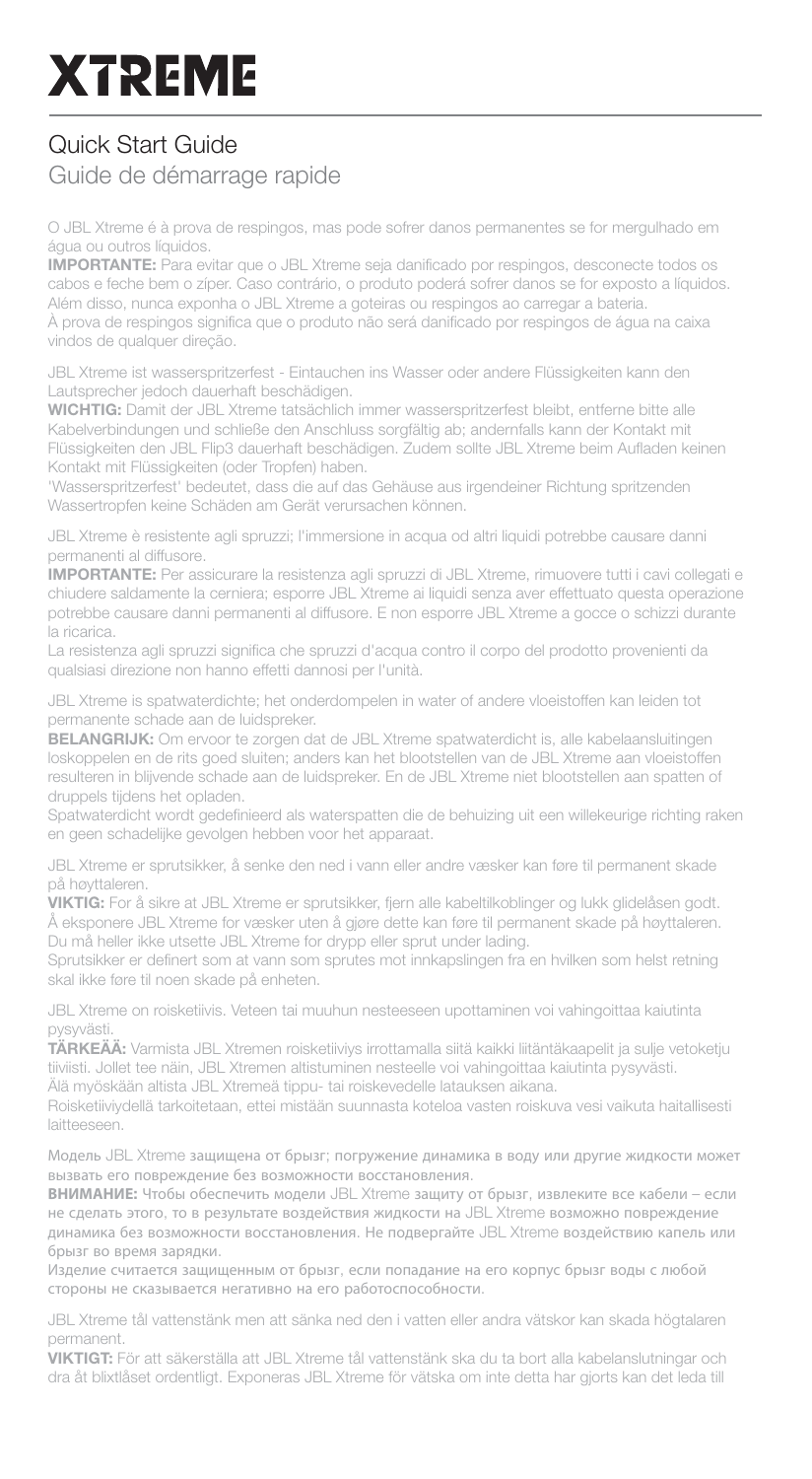# Quick Start Guide

### Guide de démarrage rapide

permanent skada på högtalaren. Och exponera inte JBL Xtreme för droppar eller stänk under laddning. Tåla vattenstänk innebär att apparaten tål och inte skadas av att vatten stänks på höljet från något håll.

JBL Xtreme er stænksikker. Hvis den nedsænkes i vand eller andre væsker, kan det resultere i permanent skade på højttaleren.

VIGTIGT: Med henblik på at bevare stænksikkerheden af JBL Xtreme skal alle kabeltilslutninger fjernes. Hvis JBL Xtreme eksponeres for væsker i modsat tilfælde, kan der opstå skade på højttaleren. Undgå også at eksponere JBL Xtreme for dryp eller stænk under opladning.

Stænksikkerhed defineres som vandsprøjt på kabinettet i en hvilken som retning uden skadelig effekt på enheden.

JBL Xtreme(エクストリーム)は防滴です。水または他の液体の中に沈めると、スピーカーに恒久的ダメー ジを与えてしまう可能性があります。

**重要**: JBL Xtreme(エクストリーム)が確実に防滴になるように、すべてのケーブル接続を取り外してジッパ ーをきつく閉めてください。この作業を行わずにJBL Xtreme(エクストリーム)を液体にさらすと、結果とし てスピーカーに恒久的なダメージを与える可能性があります。そして、充電中はJBL Xtreme(エクストリー ム)を水滴または水しぶきにさらさないでください。

防滴は、いかなる方向からの筐体に対する水しぶきも本体に有害な効果を生じないと定義されます。

Głośniki JBL Xtreme są odporne na zachlapanie; w wyniku zanurzenia w wodzie lub innej cieczy moga jednak ulec trwałemu uszkodzeniu.

WAŻNE: Aby zapewnić odporność głośnika JBL Xtreme na zachlapanie, należy odłączyć od niego wszystkie przewody i zasunąć suwak; w przeciwnym razie, w wyniku kontaktu z cieczą, może on ulec trwatemu uszkodzeniu. Nie narażać głośnika JBL Xtreme na zachlapanie w trakcie ładowania. Odporność na zachlapanie oznacza, że zachlapanie urządzenia woda z którejkolwiek ze stron nie spowoduje żadnych skutków ubocznych.

JBL Xtreme은 물 또는 기타 액체에 잠기면 스피커에 영구적인 손상이 발생할 수 있는 물튀김을 방지하는 기능이 있습니다.

중요: JBL Xtreme의 물튀김 방지 기능을 제대로 사용하려면 모든 연결된 케이블을 제거하고 지퍼를 확실하게 닫으십시오. 스피커에 영구적인 손상이 발생할 수 있으니 JBL Xtreme이 액체에 잠기지 않도록 하십시오. JBL Xtreme을 충전하는 동안 낙숫물이나 분문에 노출해서는 안 됩니다. 물튀김 방지란 인클로저에 모든 방향에서 튀기는 물이 장치에 위험한 영향을 미치지 않는다는 의미입니다.

JBL Xtreme 是一款防溅扬声器,但完全浸入水或其他液体中会对其造成永久损坏。 **重要信息:** 为保证 JBL Xtreme 发挥防溅性能,请拆下所有线缆连接并拉紧拉链。若未拆下并拉紧拉 链便置于液体之中则会对其造成永久损坏。 此外,在充电时应防止水滴入或溅入 JBL Xtreme。 防溅系指从任何方向溅到外壳上的水均不会对设备造成损坏。

JBL Xtreme 避濺;將其浸入水或其他液體中可能對喇叭產生永久性損壞。 **重要事項:** 為了確保 JBL Xtreme 能夠避濺,請移除所有纜線連接並緊緊閉合拉鍊;否則讓 JBL Xtreme 暴露於液體中可能對喇叭產生永久性損壞。 充電時也不要讓 JBL Xtreme 暴露於有水或液體滴 濺的區域。

避濺係指水從任意方向濺灑到外殼上都不會對裝置產生有害影響。

JBL Xtreme bersifat antipercik, memasukkannya ke dalam air atau cairan lain dapat menyebabkan kerusakan permanen pada speaker.

PENTING: Jika ingin memastikan JBL Xtreme antipercik, cabut semua koneksi kabel; karena menguji antipercik JBL Extreme saat kabel belum dicabut dapat mengakibatkan kerusakan permanen pada speaker. Saat mengisi daya, jangan sampai JBL Xtreme terkena tetesan atau percikan.

Bersifat antipercik berarti bahwa percikan air terhadap wadah dari arah mana pun, seharusnya tidak akan merusak unit.

ה-JBL Extreme חסין התזה; השקעתו במים או בנוזלים אחרים עלולה לגרום לנזק בלתי הפיך לרמקול. חשוב: בדי להבטיח שה- JBL Extreme חסין התזה, נא להסיר את כל חיבורי הכבלים ולסגור .<br>את הרוכסו באופו הדוק: חשיפת ה- JBL Extreme לנוזלים מבלי לעשות זאת עלולה לגרום לנזק. .<br>בלתי הפיר לרמקול. איו לחשוף את ה- JBL Extreme לטפטוף. או להתזה בעת הטעינה. מצב חסיו התזה מוגדר כמצב בו לא תהיה שום שפעה מזיקה על היחידה מהתזת מים על היחידה הסגורה .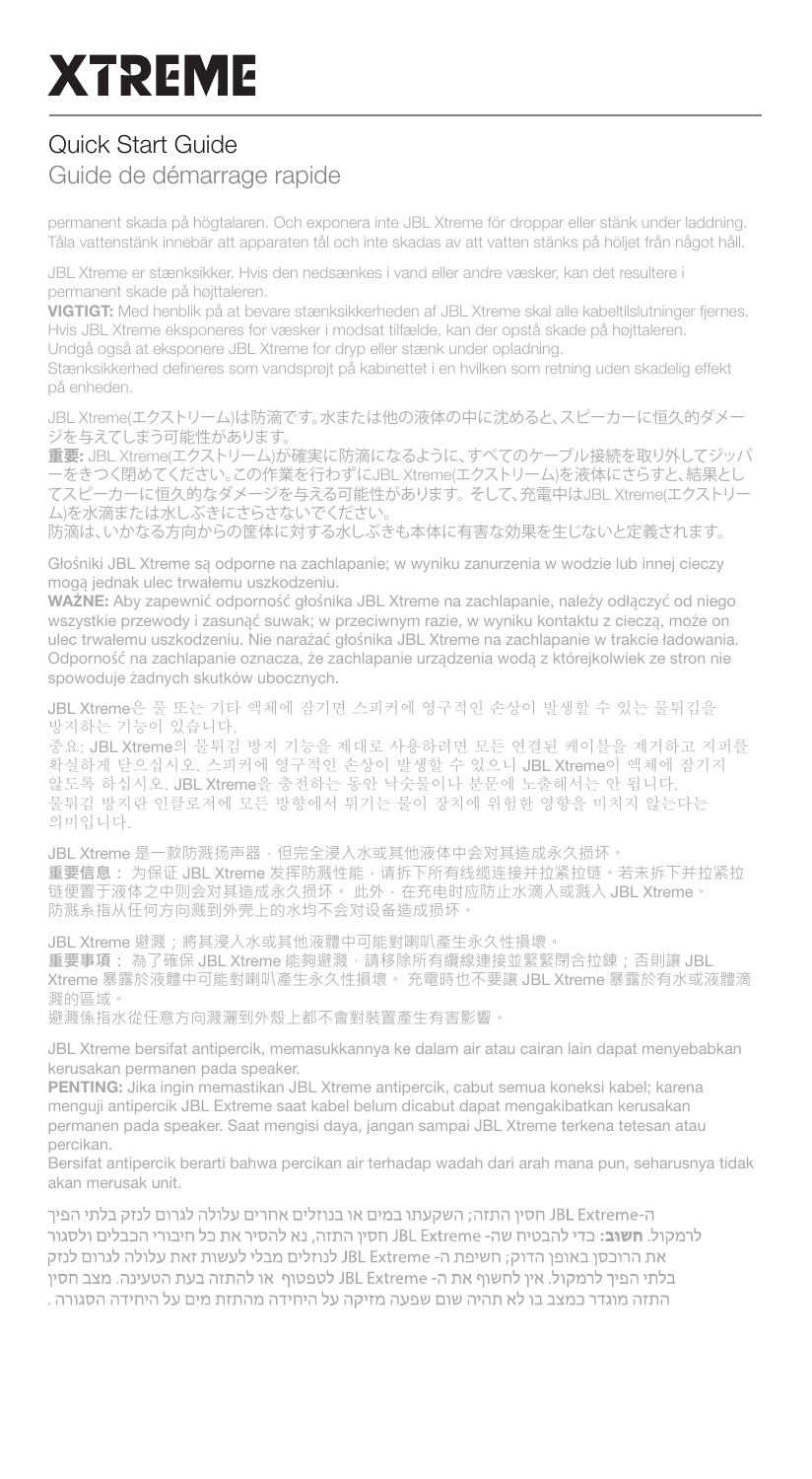## Quick Start Guide

Guide de démarrage rapide

### EN

- Bluetooth® version: 4.1
- Support: A2DP V1.3, AVRCP V1.5, HFP V1.6, HSP V1.2
- Transducer: Woofer 2 x 63mm; Tweeter 2 x 35mm
- Rated power: 2 x 20W Bi-amp (AC mode)
- Frequency response: 70 20kHz
- Signal-to-noise ratio: >80dB
- Power supply: 19V 3A
- **Battery type: Lithium-ion Polymer** (7.4V, 5000mAh)
- Battery charge time: 3.5 hours
- Music play time: up to 15 hours (varies by volume level and audio content)
- Single USB charge out: 1 x 2A
- Dual USB charge out: 2 x 1A
- Bluetooth® transmitter power: 0-4 dBm
- Bluetooth® transmitter frequency range: 2.402 – 2.480 GHz
- Bluetooth® transmitter modulation: GFSK, π/4 DQPSK, 8DPSK
- Dimension (H x W x D): 126 x 283 x 122 mm
- Weight: 2112g

#### ES

- Versión Bluetooth®: 4.1
- Compatibilidad: A2DP V1.3, AVRCP V1.5, HFP V1.6, HSP V1.22
- Transductor: Woofer 2 x 63 mm; Altavoz de agudos 2 x 35 mm
- Potencia nominal: 2 x 20 W Biamplificado (modo CA)
- Intervalo de frecuencias: 70 20kHz
- Ratio señal a ruido: > 80 dB
- Alimentación: 19 V 3 A
- Tipo de batería: Ion-litio polimérica (7,4 V, 2000 mAh)
- Tiempo de carga de la batería: 3,5 horas
- Tiempo de reproducción de música: hasta 15 horas (depende del nivel de volumen y el contenido del audio)
- Salida de carga USB única: 1 x 2 A
- Salida de carga USB dual: 2 x 1 A
- Potencia del transmisor Bluetooth®: 0 4 dBm
- Intervalo de frecuencias del transmisor Bluetooth®: 2,402 – 2,480 GHz<br>Modulación del transmisor Bluetooth®
- Modulación del transmisor Bluetooth®: GFSK, π/4 DQPSK, 8DPSK
- Dimensiones (ancho x alto x prof.): 126 x 283 x 122 mm
- FR
- Version Bluetooth® : 4.1
- Support : A2DP V1.3, AVRCP V1.5, HFP V1.6, HSP V1.2
- Transducteur : grave 2 x 63 mm ; aigu 2 x 35 mm
- Puissance nominale : bi-amplificateur 2 x 20 W (mode AC)
- Réponse en fréquence : 70 à 20kHz
- Rapport signal sur bruit : > 80 dB
- Alimentation : 19 V 3 A
- Type de batterie : Lithium-ion polymère (7,4 V, 5000 mAh)
- Temps de charge de la batterie : 3,5 heures
- Durée de lecture de la musique : jusqu'à 15 heures (fonction du niveau du volume et du contenu audio)
- Une prise USB de charge : 1 x 2 A
- Deux prises USB de charge : 2 x 1 A
- Puissance de l'émetteur Bluetooth® : 0-4 dBm
- Plage de fréquences de l'émetteur Bluetooth® : 2,402 à 2,480 GHz
- Modulation de l'émetteur Bluetooth® : GFSK, π/4 DQPSK, 8DPSK
- Dimensions (H x L x P) : 126 x 283 x 122 mm
- Poids: 2112g

#### PT

- Versão Bluetooth®: 4.1
- Padrões suportados: A2DP V1.3, AVRCP V1.5, HFP V1.6 e HSP V1.2
- Transdutor: Woofer 2 x 63 m; Tweeter 2 x 35 m
- Potência nominal: 2 x 20 WRMS Bi-amp (modo AC)
- Resposta de frequência: 70 20 kHz
- Relação sinal/ruído: >80 dB
- Fonte de alimentação: 19 V 3 A
- Tipo de bateria: Polímero e íon de lítio (7,4 V, 5000 mAh)
- Tempo de carga da bateria: 3,5 horas
- .<br>Tempo de reprodução de música: Até<br>15 horas, dependendo do volume e do tipo de som
- Carga de saída com uma conexão USB: 1 x 2 A
- Carga de saída com duas conexões USB: 2 x 1 A
- Potência do transmissor Bluetooth®: 0-4 dBm
- Frequência do transmissor Bluetooth®: 2,402 2,480 GHz
- Modulação do transmissor Bluetooth®: GFSK, π/4 DQPSK, 8DPSK
- Dimensões (A x L x P): 126 x 283 x 122 mm
- Peso: 2112g

• Peso: 2112g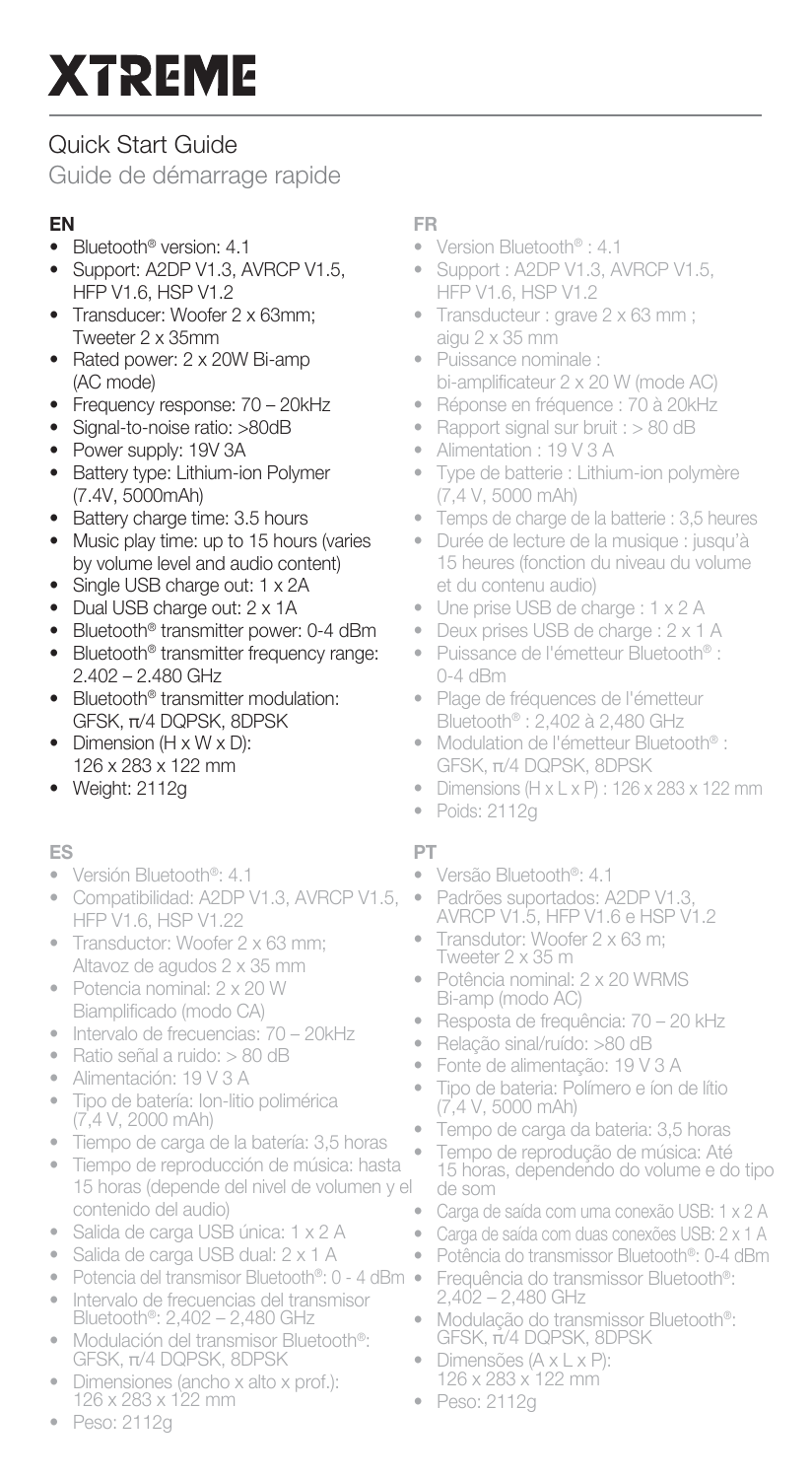# Quick Start Guide

### Guide de démarrage rapide

#### DE

- Bluetooth®-Version: 4.1
- Kompatibel mit: A2DP V1.3, AVRCP V1.5, HFP V1.6, HSP V1.2
- Signalumwandler: Tieftöner 2 x 63mm; Hochtöner 2 x 35mm
- Nennleistung: 2 x 20W Bi-amp (AC-Modus)
- Frequenzgang: 70 20kHz
- Rauschabstand: >80dB
- Energieversorgung: 19V 3A
- Akku: Lithium-Ionen-Polymer (7,4V 5000mAh)
- Batterieladezeit: 3,5 Stunden
- Musikwiedergabedauer: bis zu 15 Stunden (je nach Lautstärke und Audioinhalten)
- Einzelner USB-Ladeanschluss: 1 x 2A
- Dualer USB-Ladeanschluss: 2 x 1A
- Bluetooth®-Übertragungsleistung: 0-4 dBm
- Frequenzbereich für die Bluetooth®- Übertragung: 2,402 – 2,480 GHz
- Bluetooth®-Übertragungsmodulation: GFSK, π/4 DQPSK, 8DPSK
- Abmessungen (H x B x T): 126 x 283 x 122 mm
- Gewicht: 2112g

### NL

- Bluetooth® versie: 4.1
- Ondersteuning: A2DP V1.3, AVRCP V1.5, HFP V1.6, HSP V1.2
- Transducer: Woofer 2 x 63mm; Tweeter 2 x 35mm
- Nominaal vermogen: 2 x 20W Bi-amp (AC-modus)
- Frequentiebereik: 70 20kHz
- Signaal-ruisverhouding: >80dB
- Voeding: 19V 3A
- Batterij-type: Lithium-ion polymeer (7,4V, 2000mAh)
- 
- Oplaadtijd batterij: 3,5 uur • Tijdsduur muziek afspelen: tot maximaal 15 uur (afhankelijk van volumeniveau en audio-inhoud)
- Single USB charge out: 1 x 2A
- Dual USB charge out: 2 x 1A
- Bluetooth® transmittervermogen: 0-4 dBm
- Bluetooth® transmitter frequentiebereik: 2.402 2.480 GHz
- Bluetooth® transmitter modulatie: GFSK, π/4 DQPSK, 8DPSK
- Afmetingen (H x B x L): 126 x 283 x 122 mm

#### • Gewicht: 2112g

### IT

- Versione Bluetooth®: 4.1
- Supporta: A2DP V1.3, AVRCP V1.5, HFP V1.6, HSP V1.2
- Trasduttore: Woofer 2 x 63mm; Tweeter 2 x 35mm
- Potenza nominale: 2 x 20W Bi-amp (modalità AC)
- Risposta in frequenza: 70 20kHz
	- Rapporto segnale-rumore: >80 dB
- Alimentazione: 19V 3A
- Tipo di batteria: Polimeri agli ioni di litio (7.4V, 5000mAh)
- Tempo di ricarica della batteria: 3.5 ore
- Autonomia in riproduzione: fino a 15 ore (varia a seconda del livello del volume e dei contenuti audio)
- Una uscita USB per la ricarica 1 x 2A
- Due uscite USB per la ricarica 2 x 1A
- Potenza del trasmettitore Bluetooth®: 0-4 dBm
- Intervallo di frequenza del trasmettitore Bluetooth®: 2.402 – 2.480 GHz
- Modulazione del trasmettitore Bluetooth®: GFSK, π/4 DQPSK, 8DPSK
- Dimensioni (alt. x largh. x prof.): 126 x 283 x 122 mm
- Peso: 2112g

#### NO

- Bluetooth®-versjon: 4.1
- Støtter: A2DP V1.3, AVRCP V1.5, HFP V1.6, HSP V1.2
- Transduser: Basselement 2 x 63mm; Diskant 2 x 35mm
- Nominell effekt: 2 x 20W Bi-amp (AC-modus)
- Frekvensområde: 70 20kHz
- Signal-/støyforhold: >80 dB
- Strømforsyning: 19V 3A
- Batteritype: Lithium-ion polymer (7,4V, 5 000 mAh)
- Battery charge time: 3,5 timer
- Musikk spilletid: opptil 15 timer (varierer med volumnivå og lydinnhold)
- Enkel utgang for USB-lading: 1 x 2A
- Dobbel utgang for USB-lading: 2 x 1A
- Bluetooth®-sendereffekt: 0-4 dBm
- Frekvensområde for Bluetooth®-sender: 2,402 – 2,480 GHz
- Modulasjon for Bluetooth-sender: GFSK, π/4 DQPSK, 8DPSK
- Dimensjoner (H x B x D): 126 x 283 x 122 mm
- Vekt: 2112g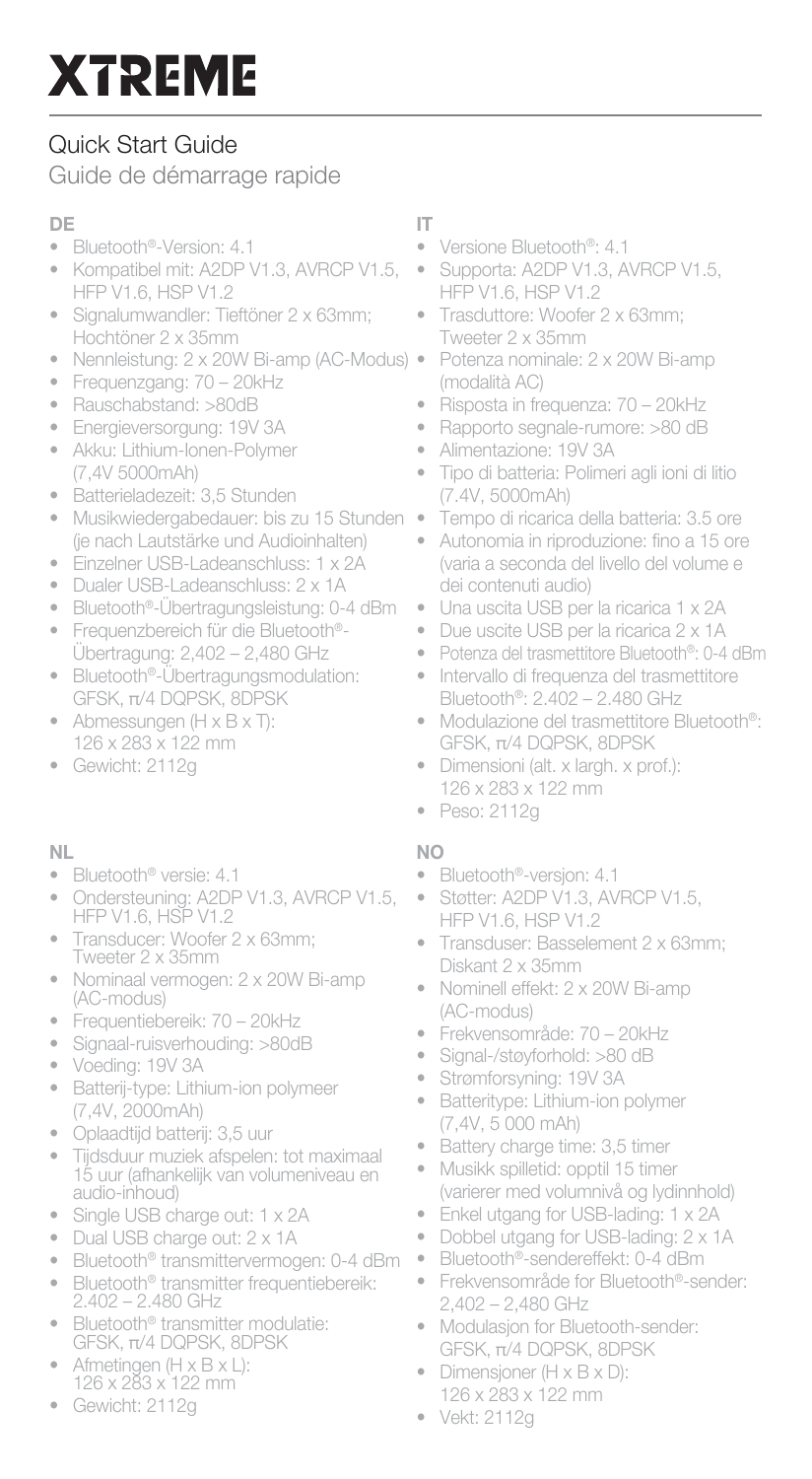# Quick Start Guide

Guide de démarrage rapide

### FI

- Bluetooth® -versio: 4.1
- Tuki: A2DP V1.3, AVRCP V1.5, HFP V1.6, HSP V1.2
- Anturi: Bassokaiutin 2 x 63mm; Diskanttikaiutin 2 x 35mm
- Nimellisteho: 2 x 20W Bi-amp (AC-tila)
- Taajuusvaste: 70 20kHz
- Signaali-kohinasuhde: >80dB
- Virransyöttö: 19V 3A
- Akkutyyppi: Litium-ion-polymeeri (7,4V 5000mAh)
- Akun latausaika: 3,5 h
- Musiikin toistoaika: jopa 15 h (vaihtelee äänenvoimakkuuden tason ja äänisisällön pohjalta)
- Yksittäinen USB-ulostulo: 1 x 2A
- Jaettu USB-ulostulo: 2 x 1A
- Bluetooth® -lähettimen teho: 0-4 dBm
- Bluetooth® -lähettimen taajuusväli: 2,402 – 2,480 GHz
- Bluetooth® -lähettimen modulaatio: GFSK, π/4 DQPSK, 8 DPSK
- Mitat (K x L x S): 126 x 283 x 122 mm
- Paino: 2112g

### SV

- Bluetooth®-version: 4.1
- Stöder: A2DP V1.3, AVRCP V1.5 HFP V1.6, HSP V1.2
- Element: Woofer 2 x 63 mm; Tweeter 2 x 35 mm
- Klassad effekt: 2 x 20 W Bi-amp (AC-läge)
- Frekvensomfång: 70 20 kHz
- Signal/brus-förhållande: >80 dB
- Strömförsörjning: 19 V 3 A
- Batterityp: Litiumjonpolymer (7,4 V, 5 000 mAh) •
- Laddningstid för batteriet: 3,5 timmar
- Musikspeltid: Upp till 15 timmar (beroende på volym och ljudinnehåll)
- En USB-port för laddning av extern enhet:  $1 \times 2$  A
- Dubbla USB-portar för laddning av extern enhet: 2 x 1 A
- Bluetooth®-sändarens effekt: 0-4 dBm
- Bluetooth®-sändarens frekvensomfång: 2,402 – 2,480 GHz
- Bluetooth®-sändarens modulering: GFSK, π/4 DQPSK, 8DPSK
- Dimensioner (H x B x D): 126 x 283 x 122 mm

#### • Vikt: 2112g

#### RU

- Версия Bluetooth®: 4.1
- Поддерживаемые протоколы: A2DP V1.3, AVRCP V1.5, HFP V1.6, HSP V1.2
- Преобразователь: 2 низкочастотных динамика 63 мм; 2 высокочастотных динамика 35 мм
- Номинальная мощность: 2 x 20 Вт с двойным усилением (режим работы от сети)
- Эффективный рабочий диапазон частот: 70 Гц–20 КГц<br>Козффицион
- Коэффициент «сигнал-шум»: >80 дБ<br>• Источник питания: 19 в з л
- Источник питания: 19 В 3 А
- Тип аккумулятора: литий-ионный полимер (7,4 В, 5000 мА\*ч)
- Время зарядки аккумулятора: 3,5 часа
- Время воспроизведения музыки: до 15 часов (зависит от уровня громкости и воспроизводимого содержимого)<br>• Опинарный заряльный выход USR
- Одинарный зарядный выход USB: 1 x 2 А
- Двойной зарядный выход USB: 2 x 1 А
- Мощность передатчика Bluetooth®: 0-4 дБ/мВт
- Частотный диапазон передатчика Bluetooth®: 2,402 – 2480 ГГц
- Модуляция передатчика Bluetooth®: гаусс. част. модул., π/4 относ. квадрат. фаз. модул., относ. восьмер. фаз. модул.
- Габариты (В x Ш x Г): 126 x 283 x 122 mm
- Вес: 2112g

#### DA

- Bluetooth®-version: 4,1
- Understøttelse: A2DP V1.3, AVRCP V1.5, HFP V1.6, HSP V1.2
- Transducer: woofer 2 x 63 mm, tweeter 2 x 35 mm
- Nomineret effekt: 2 x 20 W bi-amp (AC-tilstand)
- Frekvensområde: 70 Hz 20 kHz
- Signal til støj-forhold: >80 dB
- Strømforsyning: 19 V 3 A
- Batteritype: litiumionpolymer (7,4 V, 5.000 mAh)
- Batterigenopladningstid: 3,5 timer
- Musikafspilningstid: op til 15 timer (afhænger af lydstyrkeniveau og lydindhold)
- Enkelt USB-opladningsport: 1 x 2 A
- Dobbelt USB-opladningsport: 2 x 1 A
- Bluetooth®-sendeeffekt: 0-4 dBm
- Bluetooth®-sendefrekvensområde: 2,402-2,480 GHz
- Bluetooth®-sendemodulation: GFSK, π/4 DQPSK, 8DPSK
- Mål (H x B x D): 126 x 283 x 122 mm
- Vægt: 2112g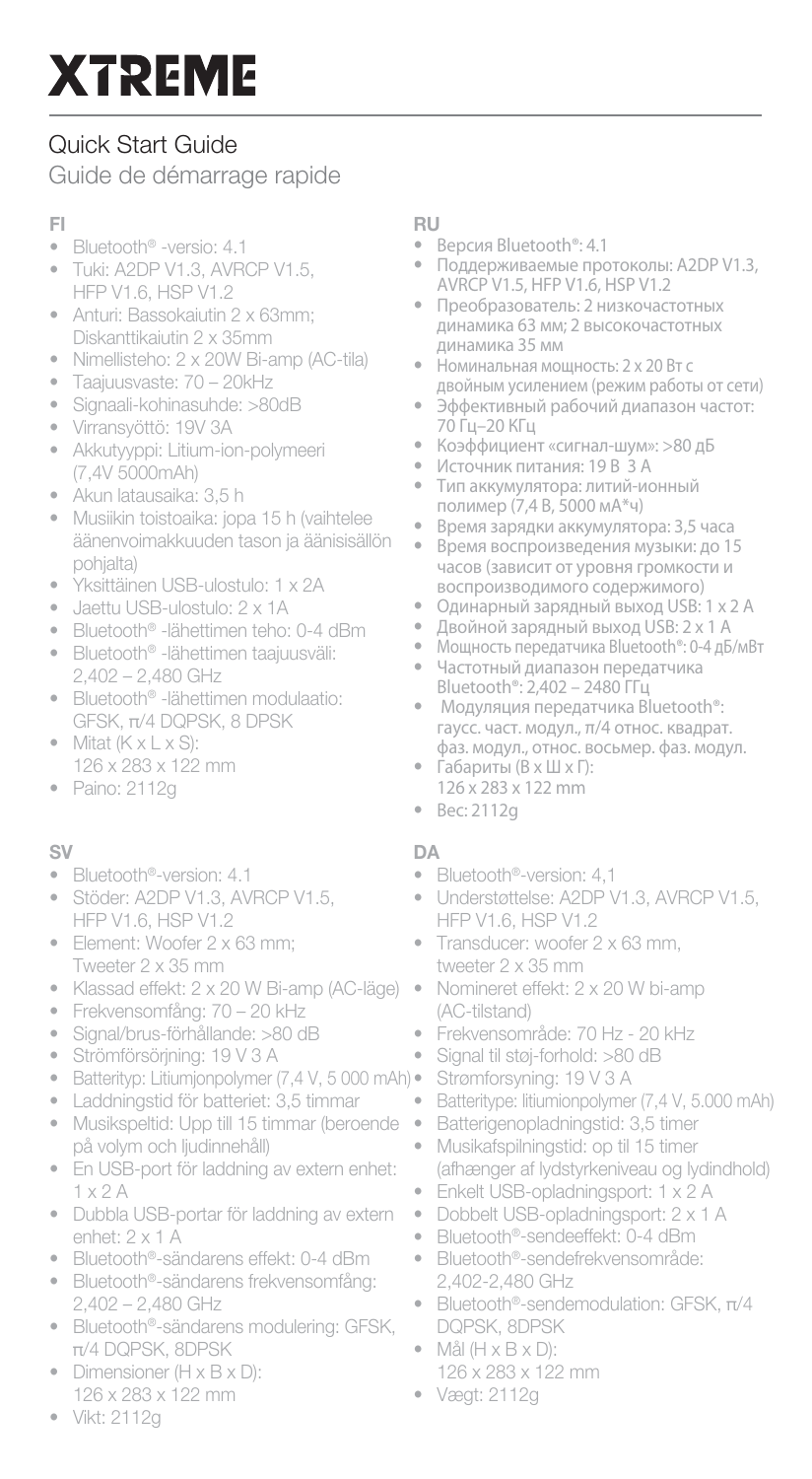# Quick Start Guide

Guide de démarrage rapide

### JP

- Bluetooth®バージョン: 4.1
- 対応: A2DP 1.3V、AVRCP 1.5V、 HFP 1.6V、HSP 1.2V
- トランスデューサー: ウーファー 2 x 63mm; ツイーター2 x 35mm
- 定格出力: 2 x 20Wバイアンプ(ACモード)
- 周波数特性: 70~20kHz
- S/N比: 80dB以上
- 電源: 19V 3A
- バッテリータイプ: リチウムイオン・ ポリマー電池(7.4V、5000mAh)
- バッテリー充電時間: 3.5時間
- 音楽再生時間:最高15時間(音量とオーデ ィオ内容により異なります)
- シングルUSB充電出力: 1 x 2A
- デュアルUSB充電出力 2 x 1A
- Bluetooth® トランスミッター出力: 0~4dBm
- Bluetooth®トランスミッター周波数帯域: 2.402~2.480 GHz
- Bluetooth®トランスミッター変調: GFSK、π/4 DQPSK、8DPSK
- 寸法(高さx幅x奥行):
- 126 x 283 x 122 mm
- 重量: 2112g

#### KO

- Bluetooth® 버전: 4.1
- 지원: A2DP V1.3, AVRCP V1.5, HFP V1.6, HSP V1.2
- 변환기: 우퍼 2 x 63mm, 트위터 2 x 35mm
- 정격 전력: 2 x 20W 바이 앰프(AC 모드)
- 주파수 응답: 70 ~ 20kHz
- 신호 대 잡음비: >80dB
- 전원 공급 장치: 19V 3A
- 배터리 유형: 리튬이온 폴리머 (7.4V, 5,000mAh)
- 배터리 충전 시간: 3.5시간
- 음악 재생 시간: 최대 15시간(볼륨 레벨이나 오디오 콘텐츠에 따라 달라질 수 있음)
- 단일 USB 충전식: 1 x 2A
- 듀얼 USB 충전식: 2 x 1A
- Bluetooth® 송신기 출력: 0 ~ 4dBm • Bluetooth® 송신기 주파수 범위:
- 2.402 ~ 2.480 GHz
- Bluetooth® 송신기 변조: GFSK, π/4 DQPSK, 8DPSK
- 치수(높이 x 너비 x 깊이): 126 x 283 x 122 mm
- 중량: 2112g

PL

- Wersja Bluetooth®: 4,1
- Wsparcie dla: A2DP V1.3, AVRCP V1.5, HFP V1.6, HSP V1.2
- Przetwornik: Głośnik niskotonowy 2 x 63 mm; głośnik wysokotonowy 2 x 35 mm
- Moc znamionowa: Obwód bi-amp 2 x 20 W (tryb AC)
- Pasmo przenoszenia: 70 20 kHz
- Stosunek sygnału do szumu: >80 dB
- Zasilanie: 19V3A
- Bateria: Litowo-polimerowa (7,4 V, 5000 mAh)
- Czas ładowania baterii: 3,5 godziny
- Czas odtwarzania muzyki: do 15 godzin (różni się w zależności od ustawień głośności i treści audio)
- Jedno wyjście USB do zasilania: 1 x 2A
- Dwa wyjścia USB do zasilania: 2 x 1A
- Moc nadajnika Bluetooth®: 0-4 dBm
- Zakres częstotliwości nadajnika Bluetooth®: 2,402 – 2,480 GHz
- Modulacja nadajnika Bluetooth®: GFSK, π/4 DQPSK, 8DPSK
- Wymiary (wys. x szer. x gł.): 126 x 283 x 122 mm
- Weight: 2112g

#### CHS

- Bluetooth® 版本: 4.1
- 支持: A2DP V1.3、AVRCP V1.5、 HFP V1.6、HSP V1.2
- 换能器:2 个低音扬声器 (63mm); 2 个高音扬声器 (35mm)
- 额定功率:2 个 20W 双功放 (交流电模式)
- 频率响应:70 20kHz
- 信噪比:>80dB
- 电源:19V 3A
- 电池类型:锂离子聚合物 (7.4V, 5000mAh)
- 电池充电时间:3.5 小时
- 音乐播放时间:最长 15 小时 (因音量和音频内容而异)
- 单 USB 供电:1 x 2A
- 双 USB 供电:2 x 1A
- Bluetooth® 发射器功率:0-4 dBm
- Bluetooth® 发射器频率范围: 2.402 – 2.480 GHz
- Bluetooth® 发射器调制: GFSK, π/4 DQPSK, 8DPSK
- 尺寸(高 x 宽 x 深): 126 x 283 x 122 mm
- 重量: 2112g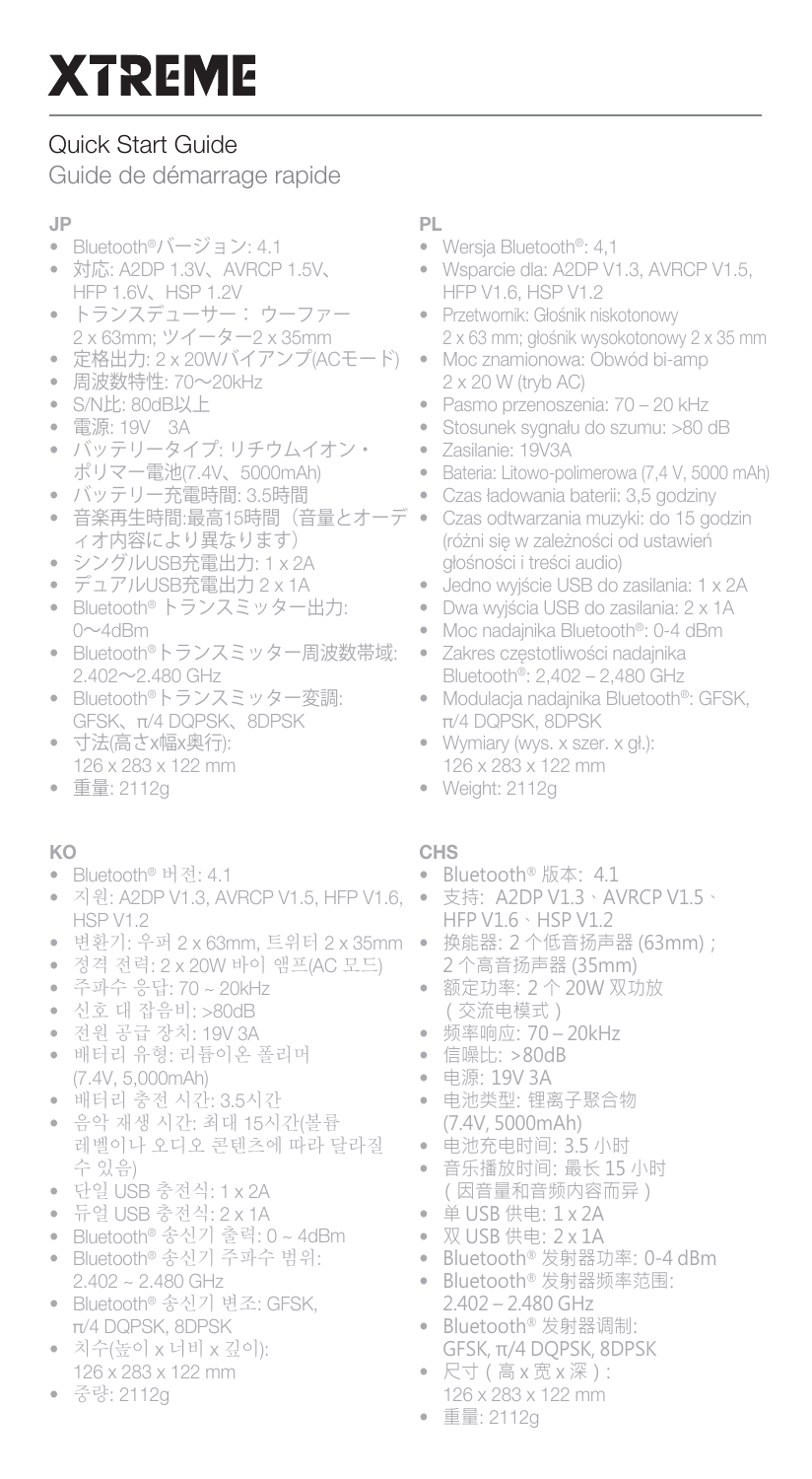# Quick Start Guide

Guide de démarrage rapide

### CHT

- Bluetooth® 版本:4.1
- 支援:A2DP V1.3、AVRCP V1.5、 HFP V1.6、HSP V1.2
- 轉換器: 低音喇叭 2 x 63mm; 高音喇叭 2 x 35mm
- 額定功率:2 x 20W 雙功放(AC 模式)
- 頻率回應: 70 20kHz
- · 雜訊比: >80dB
- 電源:19V 3A
- 電池類型: 鋰離子聚合物 (7.4V,5000mAh)
- 電池充電時間:3.5 個小時
- 音樂播放時間:長達 15 小時 (視音量和音訊內容而異)
- 單 USB 充電輸出:1 x 2A
- 雙 USB 充電輸出:2 x 1A
- Bluetooth® 發射機功率:0-4 dBm
- Bluetooth® 發射機頻率範圍: 2.402 – 2.480 GHz
- Bluetooth® 發射機調變:GFSK、 π/4 DQPSK、8DPSK
- 尺寸(高 x 寬 x 深): 126 x 283 x 122 mm
- 重量: 2112g

### ID

- Versi Bluetooth®: 4.1
- Dukungan: A2DP V1.3, AVRCP V1.5, HFP V1.6, HSP V1.2
- Transduser: Woofer 2 x 63 mm; Tweeter 2 x 35 mm
- Peringkat daya: 2 x 20 W Bi-amp (mode AC)
- Respons frekuensi: 70 20 kHz
- Rasio signal-to-noise (sinyal-dibanding derau): >80 dB
- Catu daya: 19 V 3 A
- Tipe baterai: Polimer litium-ion (7,4 V, 5.000 mAh)
- Lama pengecasan baterai: 3,5 jam
- Waktu pemutaran musik: hingga 15 jam (bervariasi tergantung tingkat volume dan konten audio)
- Pengecasan USB tunggal: 1 x 2A
- Pengecasan USB ganda: 2 x 1A
- Daya transmiter Bluetooth®: 0-4 dBm
- Rentang frekuensi transmiter Bluetooth®: 2,402 – 2,480 GHz
- Modulasi transmiter Bluetooth®: GFSK, π/4 DQPSK, 8DPSK
- Dimensi (T x P x L): 126 x 283 x 122 mm
- Berat: 2112g

### HE

■ גרסת 4.1 :8luetooth®: A2DP V1.3, AVRCP V1.5,

- תמיכה: HFP V1.6, HSP V1.2 Woofer 2 x 63mm:
- מתמר: Tweeter 2 x 35mm 2 x 20W Bi-amp (AC mode)
	- הערכת כוח:
	- a תגובת תדר: 70 20kHz
	- \* יחס אות לצליל > 80dB ■ אספקת כוח: V19 3A
	- פולימר (7.4V. 5000mAh)
	- · סוג הסוללה: Lithium-ion
- זמו טעינת סוללה: 3.5 שעות לעוצמת קול ותוכן אודיו)
- זמן נגינה: עד 15 שעות (משתנה בהתאם
	- טעינה החוצה ב-USB יחיד: 2A x 1
		- טעינה החוצה ב-USB כפול: 1A x 2
	- dBm 0-4:®טוס": 4-0
- טווח תדר משדר בלוטוס\*: GHz 2.480 2.402 GFSK, π/4 DOPSK, 8DPSK
	- אפנוו משדר בלוטוס":
	- ממדים (H x W x D) ו 126 x 283 x 122mm
		- משקל: 2112 קג

# V VOICE LOGIC

VoiceLogic is a leading-edge voice-enhancement technology that significantly improves the clarity of voice communications by minimizing a wide variety of background noises.

# <sup>8</sup> Bluetooth<sup>®</sup>

The Bluetooth® word mark and logos are registered trademarks owned by Bluetooth SIG, Inc. and any use of such marks by HARMAN International Industries, Incorporated is under license. Other trademarks and trade names are those of their respective owners.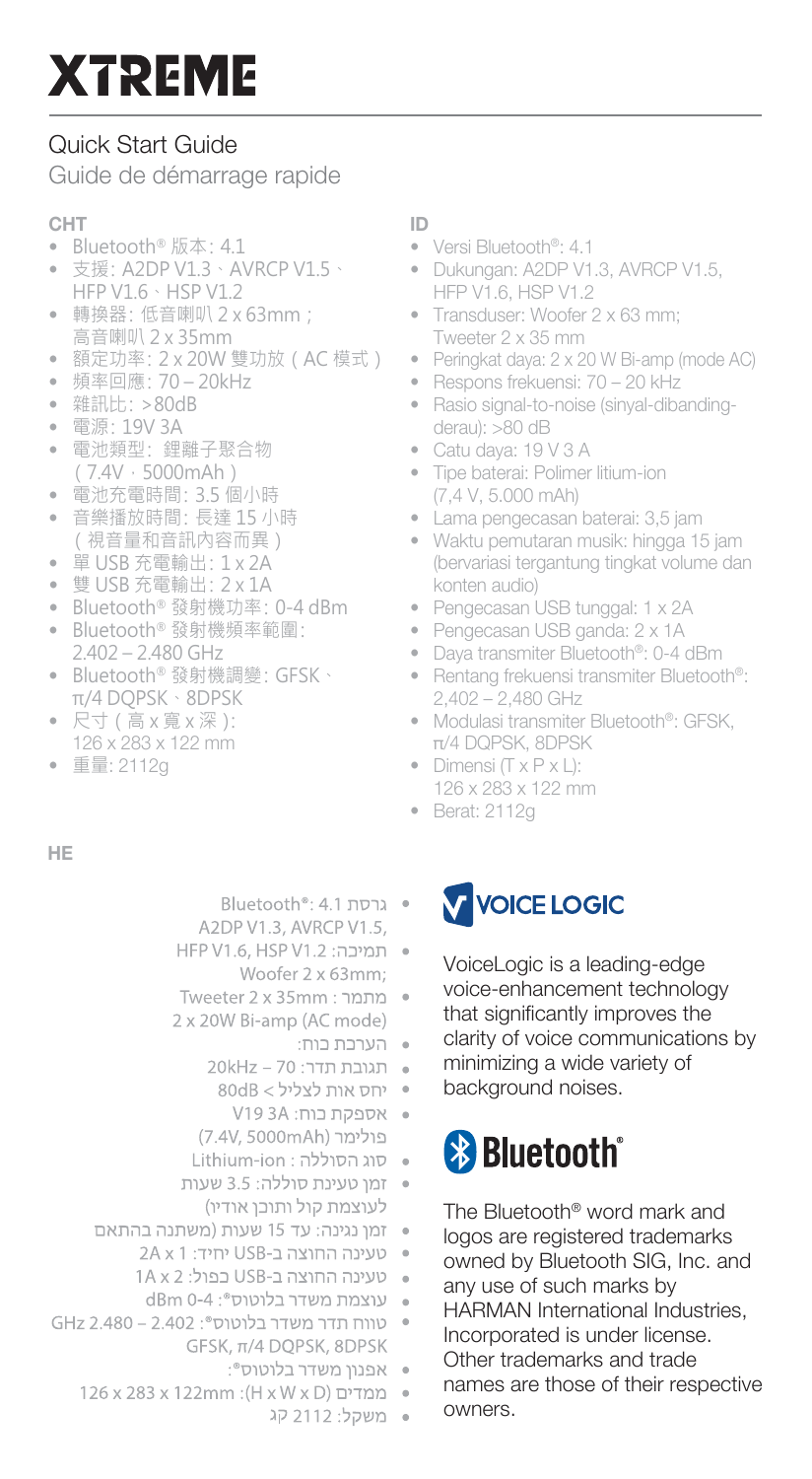# Quick Start Guide

Guide de démarrage rapide

Торговая марка: JBL Назначение товара: АКТИВНАЯ АКУСТИЧЕСКАЯ СИСТЕМА Изготовитель: ХАРМАН ИНТЕРНЕШНЛ ИНДАСТРИЗ ИНКОРПОРЕЙТЕД, США, 06901 КОННЕКТИКУТ, г.СТЭМФОРД, АТЛАНТИК СТРИТ 400, ОФИС 1500 Страна происхождения: Китай Импортер в Россию: OOO "ХАРМАН РУС СиАйЭс", РОССИЯ, 123317, МОСКВА, ПРЕСНЕНСКАЯ НАБ, Д.10 Гарантийный период: 1 год Информация о сервисных центрах: www.harman.com/ru тел. +7-800-700-0467 Срок службы: 3 года Срок хранения: не ограничен Условия хранения: Cтандартные при нормальных значениях климатических факторов внешней среды Номер документа соответствия: Товар сертифицирован Год производства: Год изготовления Вашего устройства можно определить по серийному номеру изделия. Серийный номер состоит из 4-х групп: 2 буквы, 4 цифры, 2 буквы, 7 цифр (XX 0000 XY 0000000), где вторая буква из 2-ой буквенной группы (слева направо) обозначает год производства. Соответсвие буквенного кода году представлено в таблице.

| A | 2010 | N                   | 2023 |
|---|------|---------------------|------|
| R | 2011 | $\alpha$            | 2024 |
| ċ | 2012 | ۰                   | 2025 |
| D | 2013 | Ω                   | 2026 |
| Ė | 2014 | R                   | 2027 |
| ۴ | 2015 | Ś                   | 2028 |
| G | 2016 |                     | 2029 |
| н | 2017 | п                   | 2030 |
|   | 2018 | $\mathbf{v}$        | 2031 |
|   | 2019 | X                   | 2032 |
| K | 2020 | Υ                   | 2033 |
|   | 2021 |                     | 2034 |
| M | 2022 | повторно начать с А |      |



Este equipamento opera em caráter secundário, isto é, não tem direito a protecão contra interferência prejudicial, mesmo de estações do mesmo tipo, e não pode causar interferência a sistemas operando em caráter primário"

Este produto está homologado pela ANATEL, de acordo com os procedimentos requlamentados pela Resolução 242/2000, e atende aos requisitos técnicos aplicados.

Para maiores informações, consulte o site da ANATEL - www.anatel.gov.br



TR00252\_D